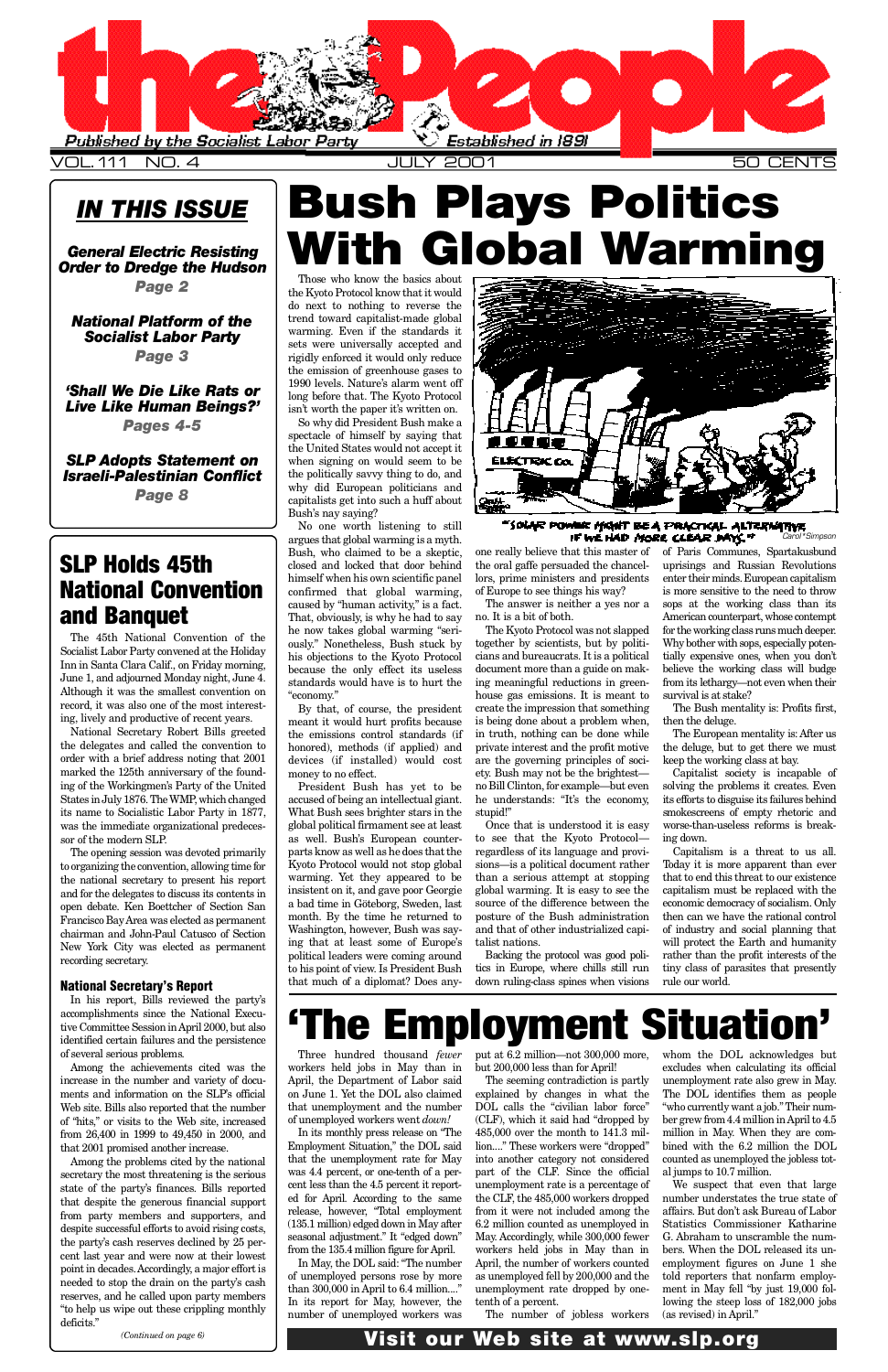*By John-Paul Catusco* On Wednesday, April 4, I was able to attend the Student Labor Day of Action held at Washington Square Park in New York City. The United Auto Workers, UNITE Local 169, the Community

Labor Coalition and a few other unionaffiliated groups sponsored the rally. Organizers had hoped to draw together a crowd of 500 workers and students, but only about 200 people attended.

At the head of the rally a flat-bed truck acted as a podium from which local politicians, student leaders and union officials threw to the crowd their fiery yet blatantly reformist chants. The air filled with phrases such as "Do you want a living wage?" which the crowd answered with a tragic "Yes!"

A brighter moment occurred when a Mexican-American worker and a rankand-file member of UNITE Local 169 began a wave of spontaneous classconsciousness by raising his hand and the Spanish-tinged call for "Revolution!" which the crowd picked up for an electrifying minute or so before the organizers regained its attention with their calls for more dollars and less sense.

At the end of the rally an unexpected march began and, with the guidance of some New York City police, we made our way up 5th and then 6th avenues

chanting union slogans and drawing shouts of solidarity from a group of maintenance workers on a break outside an office building.

The march ended across the street from a local greengrocer's on 13th Street

**O**ne of the most blatant examples<br>of modern capitalism's ongoing<br>irresponsibility toward the public of modern capitalism's ongoing irresponsibility toward the public at large and toward the environment is General Electric's ongoing two-fisted and vehement battle against being required to clean up the toxins that it had dumped over the years into New York state's premier waterway, the Hudson River.

> and 6th Avenue where we engaged in a two-hour-long protest against one in a chain of stores where, according to a Community Labor Coalition flyer, the workers receive less than the minimum wage, work 12–14 hours a day with no overtime pay, receive no health care benefits, have no sick days and have no vacation days. Many of the same workers are organized in UNITE Local 169. During the rally, march and protest I found it quite easy to distribute the 35 copies of *The People* that I had brought

> with me. The April headline calling for the removal of President Bush evoked a

> great response. I only wish that I had been able to carry 100 copies with me. In these days of nearly unbridled trade union retreat, the union rank and file continues to make valiant stands against the encroachments of capital on labor. Constantly held in check by business union bureaucrats, vanguardists and all breeds of reformists who deny the workers their classconsciousness, their revolutionary education and the proper industrial organizations through which to

express and develop both, it is no mystery why the trade unions continue to decline in membership. What is a mystery is why a strong Socialist Industrial Union has not made itself felt as an alternative. To that end Section New York City of the

# **N.Y. Student Labor Day Protest**

For decades after World War II, General Electric's New York state factories at Fort Edward and Hudson Falls, north of Albany, either leaked or dumped polychlorinated biphenyls (PCBs) into the river where they were absorbed by the river's flora and fauna, making swimming hazardous and the river's fish and shellfish inedible.

The Environmental Protection Agency (EPA) has required that the Hudson River's sediment be dredged to remove the pollution, and that the \$460 million task be done at GE's expense.

It is a proposal that GE vigorously rejects. In its defense, GE spokespersons state that at the time its plants at Ford Edward and Hudson Falls were discharging PCBs into the river the act was perfectly legal.

EPA admits that most of the 1.3 million pounds of the cancer-causing PCBs are now gone from the river, absorbed by the wildlife and by humans, or washed into the ocean. What the agency wants is a dredging to remove about 100,000 pounds of PCBs from the 40-mile stretch of the worst polluted areas of the river north of Albany.

GE has chosen to enter into combat with the federal government over this issue and has, thus far, spent an estimated \$60 million or more on a persistent and vigorous TV and print propaganda campaign in the Albany area alone. The TV ads present GE spokesmen as rumpled nature types, usually standing before a scenic backdrop and expounding on how much GE understands and loves the environment, while those Big Brother types in Washington, D.C., are arrogant ignoramuses who know little and care nothing for local people.

As part of its defense, GE claims that the remaining PCBs in the river are now so deeply imbedded in the sediment of the river that they are no danger, but dredging will scatter them and repollute the river. It is a clever argument designed to divide the public on the issue, and it has begun to be effective in that aim. EPA's regulations require local opinion to be taken into account before any environmental remedial action is undertaken in any particular area.

GE's brand of aggressive capitalism has won plaudits in the investment community, where profits and more profits form the guiding philosophy of life. But even here there are a few cracks beginning to show in GE's armor. A number of GE shareholders have continued to back a resolution to force GE to report on the total amount it has been spending on media lobbying. Also, the February issue of *Fortune* magazine called upon GE to "just do it" and clean up the Hudson.

The EPA, meanwhile, has been depending upon solid science to impress the public with the necessity of cleaning up the Hudson. Without a comparable media campaign, which it refuses to engage in, it is problematical whether it will be equal to GE's brainwashing onslaught on the public. Stay tuned!

## <span id="page-1-0"></span>*By B.G.* **General Electric Resisting Order to Dredge the Hudson**

*The 45th National Convention of the Socialist Labor Party convened at Santa Clara, Calif., on Friday, June 1. SLP National Secretary Robert Bills greeted the delegates and called the convention to order with the following remarks.*

\*

#### Greetings:

One hundred twenty-five years ago a small group of men met in a commodious three- or four-story building in Philadelphia to form a new political party. That building still stands today in a run-down neighborhood of the city, looking a little run down itself. Nonetheless, it still stands, a silent monument to what took place within its walls 125 years ago. Since then it has been put to many uses, and only a handful of people living today knows what happened there during the very month that the country was celebrating the 100th anniversary of its independence from British rule.

> Socialist Labor Party of America urges workers everywhere to join the fighting SLP and to help bring its ideas and pro-*(Continued on page 7)*

Not all the men who gathered in that Philadelphia hall in July 1876 remained loyal to the organization they created or the cause it was meant to espouse. Some who abandoned the new party were

trade unionists; others were Socialists. Among the former was Adolph Strasser, ultimately president of the cigarmakers' union and vice president of the American Federation of Labor, who would later tell a committee of the U.S. Senate that trade unions "have no ultimate ends." Among the latter was Frederick Sorge, a friend and correspondent of Karl Marx and Frederick Engels.

Despite these desertions, Engels said this new party was "called upon to play a very important part in the movement." It would go on to reassert the right to life, liberty and happiness in its platform, to declare that those rights were impossible for the majority without collective ownership and democratic social control of the means of life, and to initiate a new union movement based on the class struggle and with an "ultimate end," the Socialist Republic.

That new party, founded at a Union Congress in Philadelphia 125 years ago, was the Workingmen's Party of the United States, which, one year later, changed its name to Socialist Labor Party. And just as Engels foresaw, the SLP has played an important part in the history and development of the socialist and labor movements in America.

Today, you have gathered in this hall as its elected representatives to convene its 45th National Convention. The SLP may appear to be a little run down, like that old building that still stands in Philadelphia; but it too still stands, not as a monument to its own past but as a living body dedicated to the same ultimate end that has inspired thousands of working-class men and women for more than 100 years. The SLP is small, battered and badly in need of new members to flesh out its ranks to carry on the struggle for the Socialist Republic. As I said to one member who felt battle weary several years ago, the SLP may be small, but its principles and program make it a political superpower. It is for you who have gathered here to attend to its affairs and to decide how those principles and that program will be advanced over the next two years.

Accordingly, with these few thoughts about the importance of the work you are about to undertake, I hereby call this 45th National Convention of the Socialist Labor Party to order.

## **Do You Belong?**

Do you know what the SLP stands for? Do you understand the class struggle and why the SLP calls for an end of capitalism and of its system of wage labor? Do you understand why the SLP does not advocate reforms of capitalism, and why it calls upon workers to organize Socialist Industrial Unions?

If you have been reading *The People* steadily for a year or more, if you have read the literature recommended for beginning Socialists, and if you agree with the SLP's call for the political and economic unity of the working class, you may qualify for membership in the SLP. And if you qualify to be a member you probably should be a member.

For information on what membership entails, and how to apply for it, write to: SLP, P.O. Box 218, Mountain View, CA 94042- 0218. Ask for the SLP Membership Packet.

### the People **P.O. Box 218, Mountain View, CA 94042-0218**

❑ **\$2 for a 6-month subscription;** ❑ **\$5 for a 1-year sub** ❑ **\$11 for a 1-year sub by first-class mail**

| NAME NAME                                                                                                                                                                                                                                                                                                                                                                                                                                                                                                                                                                                                   | PHONE THE THEFT |
|-------------------------------------------------------------------------------------------------------------------------------------------------------------------------------------------------------------------------------------------------------------------------------------------------------------------------------------------------------------------------------------------------------------------------------------------------------------------------------------------------------------------------------------------------------------------------------------------------------------|-----------------|
| ADDRESS ADDRESS                                                                                                                                                                                                                                                                                                                                                                                                                                                                                                                                                                                             |                 |
| $\text{CITY}\underline{\hspace{2cm}}\underline{\hspace{2cm}}\underline{\hspace{2cm}}\underline{\hspace{2cm}}\underline{\hspace{2cm}}\underline{\hspace{2cm}}\underline{\hspace{2cm}}\underline{\hspace{2cm}}\underline{\hspace{2cm}}\underline{\hspace{2cm}}\underline{\hspace{2cm}}\underline{\hspace{2cm}}\underline{\hspace{2cm}}\underline{\hspace{2cm}}\underline{\hspace{2cm}}\underline{\hspace{2cm}}\underline{\hspace{2cm}}\underline{\hspace{2cm}}\underline{\hspace{2cm}}\underline{\hspace{2cm}}\underline{\hspace{2cm}}\underline{\hspace{2cm}}\underline{\hspace{2cm}}\underline{\hspace{2cm$ | STATE 7IP       |
| Make check/money order payable to The People. Allow 4–6 weeks for delivery.                                                                                                                                                                                                                                                                                                                                                                                                                                                                                                                                 |                 |
|                                                                                                                                                                                                                                                                                                                                                                                                                                                                                                                                                                                                             |                 |



**Read the Paper That's** In a Class by Itself. **The Working Class.** 

## Read the People.

# **National Secretary's Opening Remarks to SLP Convention**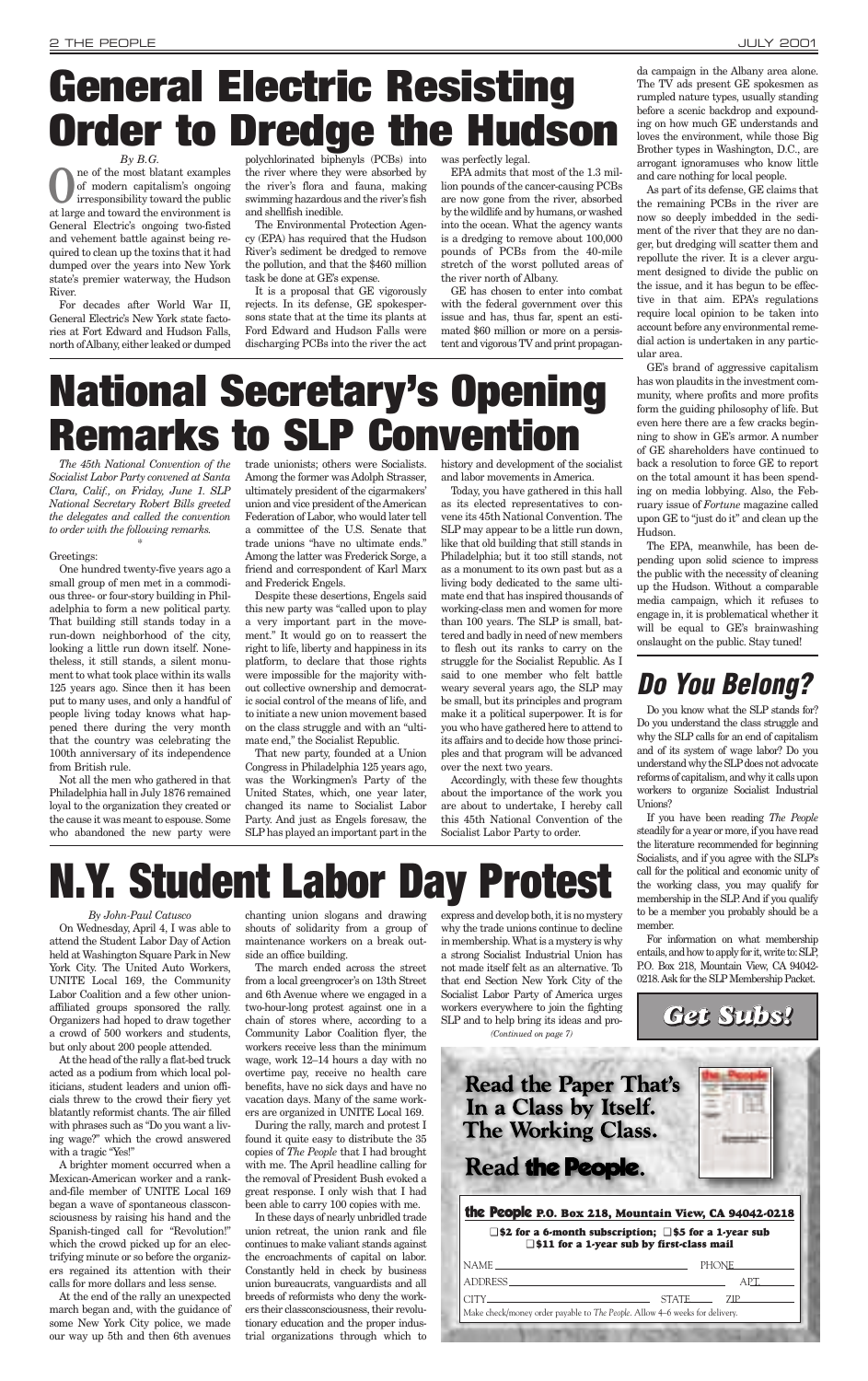*One of the responsibilities that National Conventions of the Socialist Labor Party have under the party's Constitution is that of "framing the National Platform." The p a r t y 's 45th National Convention held last month in Santa Clara, Calif., adopted the following to fulfill that obligation. As with all other "resolutions and statements set ting forth party policy, position or analysis of political and/or theoretical questions" adopted by National Conventions of the S L P, the National Platform is subject to approval by a general vote of the whole membership of the party.*

\* The Socialist Labor Party of the United States, assembled in Santa Clara, Calif., on the 4th day of June 2001, he 45th National Convention of the Socialist Labor Party of the United States, assembled in Santa reaffirms its previous national platforms and further declares:

Few can deny that the world today is in a constant state of upheaval. That is reflected in the widespread anarchy, turmoil and conflict, not only in the developed industrial nations but also in developing nations throughout the world.

who need and want jobs are still unemployed despite the official claims that unemployment is at historically "low" rates. Millions more are underemployed, working only part-time or temporary jobs though they need and want full-time work. Millions aren't earning enough to maintain a decent standard of living for themselves and their families despite the fact that they are working.

The fact that such conditions prevail generally throughout the world, and have prevailed for a long time, logically suggests the presence of a dominant common social factor. That common social factor, the Socialist Labor Party has repeatedly demonstrated, is the capitalist system that does not and cannot work in the interests of the majority. It is a social system in which society is divided into two classes—a capitalist class and a working class. The capitalist class consists of a tiny minority—the wealthy few who own and control the instruments of production and distribution. The working class consists of the vast majority who own no productive property and must, therefore, seek to work for the class that owns and controls the means of life in order to survive.

The relationship between the two classes forms the basis for an economic tyranny under which the workers as a class are exploited of the major portion of the social wealth that they produce.

The beneficiaries and defenders of this economic dictatorship never tire of declaring it the "best of all possible systems." Yet, today, after decades of new deals, fair deals, wars on poverty, civil rights legislation, government regulations, deregulations and a host of other reform efforts, capitalist America presents an obscene social picture. Millions

The malignant evil of racism is on the upsurge; so, too, is contemptible discrimination against minorities generally. The nation's educational system is a mess and getting worse. The health care system, despite heated debate for years, still fails to meet the needs of tens of millions. The country's infrastructure continues to crumble. Widespread pollution of our environment continues. Crime and corruption are pervasive at every level of capitalist society. Slums abound and millions of homeless men, women and even children roam our streets. Thanks to rising mass unemployment and falling real wages, poverty continues to grow. The number of people living below the official poverty line has risen from 24.1 million in 1969—years *after* the Johnson administration's so-called "War on Poverty" to a 1999 level of 32.3 million.

> Accordingly, the SLP calls upon the workers to rally under its banner for the purpose of advocating this revolutionary change, building classconsciousness among workers and projecting a program of organization that the workers could implement toward this end. That program also calls for the organization of revolutionary socialist unions. These are essential to mobilize the economic power of the workers not only to resist the ever increasing encroachments of the capitalists more effectively, but ultimately to provide the essential power to enforce the revolutionary demand.

Even the foregoing fails to give a full picture of the wide-ranging plague of social and economic problems modernday capitalism is imposing on society.

Over 110 years ago, when the Socialist Labor Party was organized, there were no jet planes, no computers, no nuclear power plants, no satellites and space stations, and no nuclear weapons. Nor was there great concern regarding pollution of the land, air and water on which all species—humanity included—depend on for life. But there was widespread poverty, racial prejudice and discrimination, spreading urban chaos, brazen violations of democratic rights, the material and economic conflicts that contain the seeds of war, and a host of other economic and social problems.

All of those problems still plague the American working class—but have grown to even more monumental proportions. These long-standing problems and the failure of seemingly unending reform efforts to solve or even alleviate them to any meaningful degree have imposed decades of misery and suffering on millions of workers and their families. Those deplorable conditions continue today after what capitalism's apologists and soothsayers refer to as the "longest economic boom" in the system's history—a boom they claimed brought prosperity and a sense of security to all levels of U.S. society. That capitalist propaganda

The Socialist Labor Party of America, assembled at its 45th National Convention, reasserts the inalienable right of humankind to life, liberty and the pursuit of happiness.

We hold that the purpose of government is to secure to every citizen the enjoyment of this right; but taught by experience we hold, furthermore, that such right is illusory to the overwhelming majority of the people—the working class—under the present system of economic inequality that is essentially destructive of *their* life, *their* liberty and *their* happiness.

not only says much about capitalist integrity and honesty, it also reflects a considerable degree of callous indifference for the working-class victims of this ruthless "expansion."

Moreover, today, as the "dot-com boom" takes a dive and capitalism enters yet another of its recurring economic busts, the U.S. working class stands perilously poised on the brink of yet another nightmare of *increased* joblessness and poverty.

economic despotism without parallel in history.

Against this insane capitalist system, the Socialist Labor Party raises its voice in emphatic protest and unqualified condemnation. It declares that if our society is to be rid of the host of economic, political and social ills that for so long have plagued it, the outmoded capitalist system of private ownership of the socially operated means of life and production for the profit of a few must be replaced by a new social order. That new social order must be organized on the sane basis of social ownership and democratic management of all the instruments of social production, all means of distribution and all of the social services. It must be one in which production is carried on to satisfy human needs and wants. In short, it must be genuine socialism.

That is precisely the mission embodied in the Socialist Labor Party's Socialist Industrial Union program—a program calling for both political and economic organization and action. That program also is based upon the SLP's recognition and unqualified acceptance of the fact that the revolutionary change to socialism must be the classconscious act of the workers themselves!

Capable of assuming control and continuing to administer and operate the essential industries and social services, Socialist Industrial Unions can exercise the power and provide the decisive leverage to "swing" the revolution. Moreover, they have the structure that provides the necessary foundation and structural framework for socialist society. It is the workers who will fill out the new social framework and make the people's ownership, control and administration of the new social structure a reality.

Despite the many threats to workers' lives, liberty and happiness today, despite the growing poverty and misery that workers are subjected to, a world of peace, liberty, security, health and abundance for all stands within our grasp. The potential to create such a society exists, but that potential can be realized only if workers act to gain control of their own lives by organizing, politically and industrially, for socialism. The Socialist Labor Party calls upon all who realize the critical nature of our times, and who may be increasingly aware that a basic change in our society is needed, to place themselves squarely on working-class principles. Join us in this effort to put an end to the existing class conflict and all its malevolent results by placing the land and the instruments of social production in the hands of the people as a collective body in a cooperative socialist society. Help us build a world in which everyone will enjoy the free exercise and full benefit of their individual faculties, multiplied by all the technological and other factors of modern civilization.

## Convention Reaffirms Document Outlining SLP's Basic Principles

*The Socialist Labor Party's Declaration of Fundamental Principles is a historic docu ment. It is based on the National Platform adopted by the party's Eighth National Convention in October 1889, which some consider to be the "founding convention" of the modern SLP. Obviously patterned after the Declaration of Independence, the 1889 platform was readopted by the Ninth National Convention in 1893 and the quadrennial conventions of 1896, 1900, 1904 and 1908. It was expanded and adopted as the* party's Declaration of Fundamental *Principles by the 20th National Convention in 1940, and for many years served as a Preamble to the party's Constitution. The 45th National Convention held last month adopted some minor changes to the 1940 doc ument and then reaffirmed it as the party's Declaration of Fundamental Principles. As with the party's National Platform and cer tain other acts of the convention, the Declaration is subject to approval by a gener al vote of the party's membership.*

\*

We hold that humanity cannot exercise their right to life, liberty and the pursuit of happiness without the ownership of the land on and the tools with which to work. Deprived of these, their life, their liberty and their fate fall into the hands of the class that owns those essentials for work and production. This ownership is today held by the minority in society, the capitalist class, exercising through this ownership and control an

The nation's wealthiest 10.2 million households reportedly own 69 percent of the nation's wealth, while the overwhelmingly working-class balance of 92.3 million households own only 31 percent. But the "wealth" most workingclass households "own" is usually merely a home or a car in which a bank or finance company really has the largest interest. Put another way, most workers merely own the proverbial shirt on their back—and little else that helps them much in their struggle for existence.

The ownership of the bulk of the nation's wealth by the few is conclusive evidence that labor is robbed of the major portion of the product which it alone produces. Thus the worker is denied the means of self-employment and, by compulsory idleness in wage slavery, is deprived of even the necessaries of life.

We hold that the existing contradic-

tion between the theory of democratic government and the fact of a despotic economic system—the private ownership of the natural and social opportunities—divides the nation into two classes: the nonproducing, but owning, capitalist class, and the producing, but propertyless, working class; throws society into the convulsions of the class struggle and invariably perverts government to the uses and benefit of the capitalist class.

As the natural result of social evolution, the capitalist system now impels its own downfall. Having completed its normal development, this system and its political reflex, the state, are now outworn. No longer able to dispose readily of the huge quantities of surplus commodities in foreign markets, each capitalist nation seeks desperately to crowd out its competitors, with the result that wars and conflicts convulse much of the world. In this mad struggle for survival, the working classes of all nations are the chief sufferers.

# <span id="page-2-0"></span>SLP Members to Vote On National Platform



*The People* (ISSN-0199-350X), continuing the *Weekly People*, is published monthly by the Socialist Labor Party of America, 661 Kings Row, San Jose, CA 95112-2724.

Periodicals postage paid at San Jose, CA 95101-7024. Postmaster: Send all address changes to *The People*, P.O. Box 218, Mountain View, CA 94042-0218. Communications: Business and editorial matters should be addressed to *The People*, P.O. Box 218, Mountain View, CA 94042-0218. Phone: (408) 280-7266. Fax: (408) 280-6964.

Production Staff: Donna Bills, Ken Boettcher, Genevieve Gunderson. Robert Bills, acting editor

Access The People online at http://www.slp.org. Send e-mail to: thepeople@igc.org.

Rates: (domestic and foreign): Single copy, 50 cents. Subscriptions: \$5 for one year; \$8 for two years; \$10 for three years. By firstclass mail, add \$6 per year. Bundle orders: 5- 100 copies, \$8 per 100; 101-500 copies, \$7 per 100; 501-1,000 copies, \$6 per 100; 1,001 or more copies, \$5 per 100. Foreign subscriptions: Payment by international money order in U.S. dollars.

*(Continued on page 6)*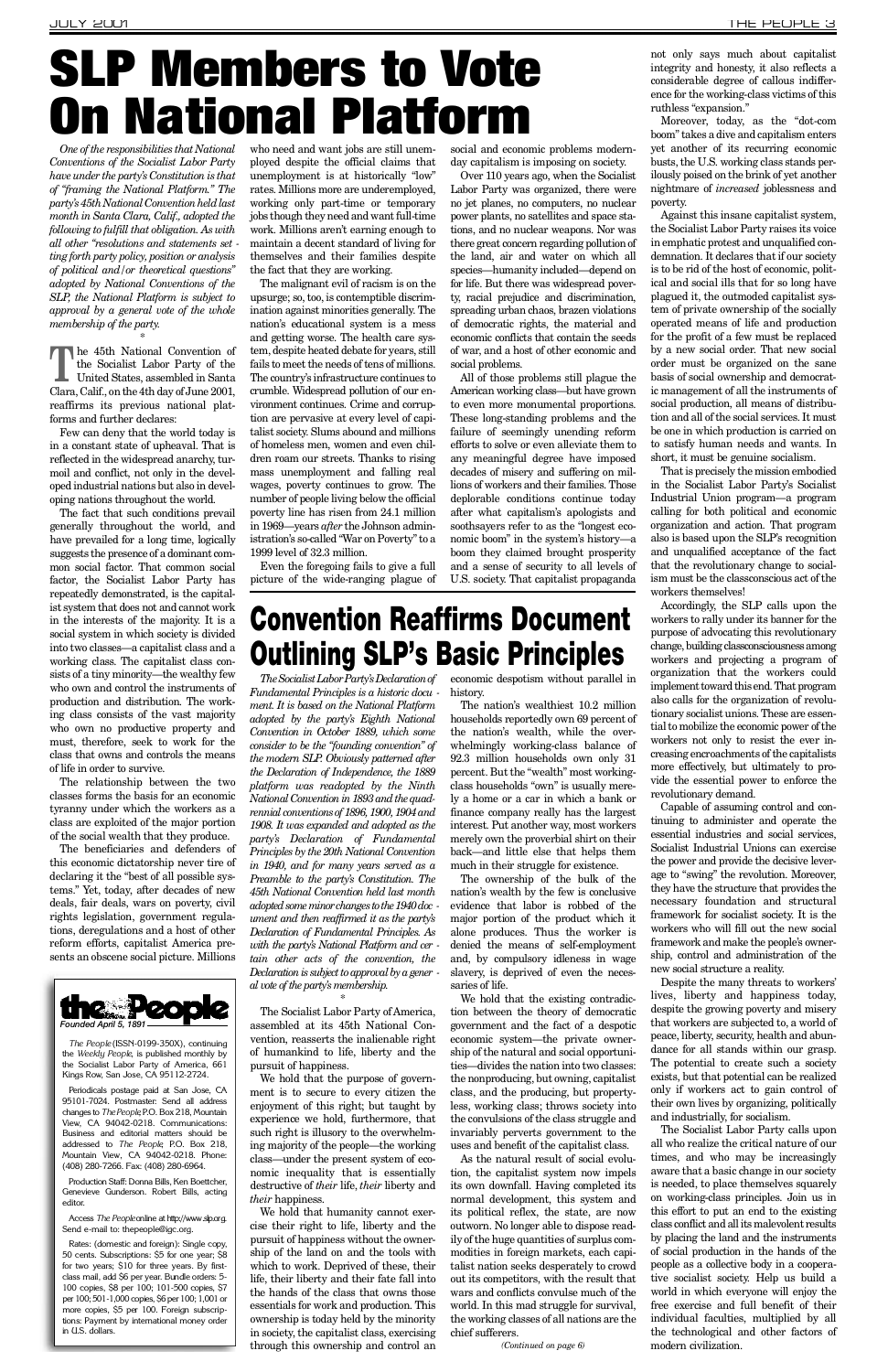*The following is based on an address delivered by Ken Boettcher of* The People's *editorial staff at the 45th National Convention Banquet of the Socialist Labor Party on Saturday, June 2, at the Holiday Inn in Santa Clara, Calif.*

\*

One day, while researching an article for *The People*, I ran across a Weekly *People* headline of 30 or more years ago that put the social question in what I thought was admirably direct fashion. The headline was over a speech by Joe Pirincin, a national organizer for the Socialist Labor Party well known back then for his directness and clarity in stating the case against capitalism and for socialism.

The headline said something like "Shall We Die Like Rats or Live Like Human Beings?" The article under it warned workers about the grim economic future they faced under capitalism; but it also pointed to the choice workers could make to build a happier, secure future in a socialist society.

This is not what American workers in Joe Pirincin's day were led to expect from automation, computerization and the "high technology" of the time. The public relations servants of capitalism promised that technological improvements would one day take hours out of the workweek even as they raised workers' standard of living. Forty-five years ago, for example, the National Association of Manufacturers' pamphlet, *Calling All Jobs*, made this prediction: "Let the worker face what is to come with hope...,not with fear.... Automation is a magical key to creation, not a blunt instrument of destruction, and the worker's talent and skill will continue to merit reward in the fairyland of the world to come."

Tonight it is my intent to make the case that there is *little if any hyperbole* in putting the social question exactly that way to the American working class today—"Shall We Die like Rats or Live like Human Beings?" Moreover, I will show that, despite the intervening years, the SLP program for building the society of peace, freedom and plenty workers deserve is still relevant today.

That workers face such a social question is self-evident. Any way you look at it whether at unemployment, growing poverty, increasing workplace stress, working-class housing shortages, transportation nightmares, the problems of raising and educating children while both parents work—it is apparent that things just keep getting worse for U.S. workers as a class. Capitalist development of the economy has for decades had us increasingly scurrying around like rats for survival.

It pointed out that, "Capitalism has always had what Karl Marx called an 'industrial reserve army' to fill its labor needs in periods of capital expansion," and "that even in the best of times it is 'normal' for 4 percent of the workers to be unemployed...."

The first was "the speed and magnitude of impending labor displacement, and the fact that automation will hit workers in all industries, and in offices and laboratories as well as factories and mines."

new-a *massive* army of *permanently* unemployed and unemployable workers."

In fact, the government's employment data these days is not strictly comparable *with reality* either. As the lead article in

With a blind eye to increasing unemployment, declining real wages and increasing hours of work, the soothsayers churned out reams of propaganda on the blessings of automation. The promise of those supposed blessings were used for decades to coax workers and the procapitalist unions into meekly accepting job losses, hazardous work-rule changes and all manner of work speedups in exchange for pie in the sky. Like caged rats on a running wheel that gets them *nowhere*, the U.S. working class has huffed and puffed to build the very machines that replaced them as the capitalist class rode workers all the way to the bank. Today, as the U.S. stands on the brink of yet another of capitalism's recurring economic busts, and yet another nightmare of increased joblessness and poverty, American workers should give the most *serious* consideration to their present circumstances, to the prescience of the Socialist Labor Party's warnings about where the capitalist economy was headed, and make a conscious choice to work for the better future they deserve by building a movement for socialism.

They didn't count even though the Department of Labor conceded that more than a million of them had "looked for work during the last year and as being 'available to work now,'" that "346,000... were 'discouraged' because they were the victims of different 'types of discrimination' by potential employers," and that, "Most of the remaining 778,000...were ruled off the unemployment rolls 'for such reasons as child-care and transportation problems...."

Thirty-seven years ago, in an official

statement adopted by its 1964 National Convention, the SLP predicted the direst consequences should American workers fail to grasp the massive job-killing consequences of automation. It called upon workers to "consider how the impending" spread of job-killing automation may affect you, your family and your class," and the "kind of world it threatens to create."

> But again, government statistics minimize the problem. The measure used to determine official poverty levels for different family groupings hasn't been fundamentally changed since it was based on a food budget in the 1950s. Even the government's own National Academy of Sciences has recommended a new measure that takes into account the higher relative costs of housing and day care today—an adjustment that would add more than 5 million people to the official number.

Unemployment and poverty are but a partial picture of the present state of the U.S. working class. What of the rest, who are still employed—and a good portion of which are living two or three paychecks away from officially defined poverty?

The second was that, "Very few of the worker-victims of job-killing automation will ever find 'steady'employment again."

In short, the SLP claimed that 20th century technology would "create something

True to the party's warning, and many others like it over the years, unemployment—even according to the government's vastly understated statisticsgrew steeply from an average of 4.8 percent in the 1960s to 6.8 percent in the 1970s, jumping to 7.2 percent in the 1980s. The 1990s, thanks in no small measure to the now-bursting bubble of investment in the rapidly disappearing dot-coms, produced an average rate of something like 5.8 percent.

But that figure may be more of an illusion than even the figures of previous years. Can there be an "average rate" for a decade when the government redefined how unemployment is measured in fully half of the decade's 10 years? The Bureau of Labor Statistics itself warns that the data for five of those years is "not strictly comparable with data for prior years."

Remember, only a few decades ago, bourgeois economists and the capitalist media were predicting that automation would greatly increase leisure time for the average U.S. worker. The most confident predicted a "crisis" of leisure, a society without labor in which the needs of all were met by machines and the majority of the population would be left wondering what to do with themselves.

the most recent issue of *The People* observed, the official unemployment rate of 4.5 percent in April included 6.4 million workers, but excluded an additional 4.4 million workers who "don't count when it comes to counting the unemployed."

## <span id="page-3-0"></span>*CONVENTION BANQUET ADDRESS:*  $\epsilon$ hall We Die Like Rats, or



The People staff writer Ken Boettcher delivered the banquet addr ess. *Sam Bortnick for The People*

Historically, it added, "technological unemployment, the displacement of workers by machines, has been going on in a greater or lesser degree ever since the beginning of the Industrial Revolution of the 18th century," but that two things about the technological revolution of the 20th century set it apart from its predecessor.

As for the remaining 2.3 million jobless workers who are not counted among the unemployed, they have simply thrown in the towel.

By bringing these numbers together, *The People* concluded that the number of unemployed in April was closer to 10.8 million than to 6.4 million, and that the unemployment rate was closer to 8.8 percent than the 4.5 percent claimed by the Labor Dept.

Unemployment is not the only problem U.S. workers as a class have had to bear. U.S. manufacturing workers suffered a decline in the purchasing power of their average weekly wages of almost 28 per *cent* from 1968 to 1986. In 1992, real average weekly wages were still *20 percent* less than in 1972, and though they have inched up over the past decade, there is room for debate as to whether they have caught up to the real wages of U.S. workers a decade ago. This is the thanks U.S. workers got for a massive increase in their productivity of over 73 percent between 1960 and 1990—and continued productivity increases through the 1990s.

As a result of rising mass unemployment and falling real wages, poverty has of course grown. The number of people who live below the official poverty line rose from the 1969 level of 24.1 million to a 1999 level of 32.3 million.

Many nongovernmental organizations that deal directly with the poor on a daily basis contend that the federal poverty lines are set too low. Some set U.S. poverty totals at rates of 150 percent or more of the federal definitions. A 1999 Census Bureau study lends weight to such views. In 1995, according to the study, 49 million Americans—more than one of every five Americans at the time—lived in "households that struggle[d] to meet basic needs, such as paying the mortgage or rent, covering utility bills, seeing a doctor or getting enough to eat." More *than a third of these 49 million were children under 18 years old*. In fact, a report released in 1999 by the Better Homes Fund, entitled "Homeless Children: America's New Outcasts," used figures from national homeless organizations, the U.S. Department of Education and the Census Bureau to show that "there are more homeless children now than at any time since the Great Depression." "Every night," as an article in the Los Angeles Times characterized the report's findings, "more than a million children in America face the dark with no place to call home." According to the report, the fastest growing group of homeless—now about *40 percent* of the total U.S. homeless population—is composed of women and their children.

One of the many cruel and irrational features of the capitalist system is that, despite the mass unemployment the system creates, capitalists in many industries find it profitable to squeeze more hours out of their current workforce before hiring additional workers.

While millions go hungry or homeless for lack of work, and millions more struggle to survive on temporary or parttime work, millions of other workers are being worked into an early grave as they strive to support themselves and their families. For the latter millions the 40 hour workweek is a myth.

More than 25 percent of California workers reported putting in above 40 hours of work per week in 1997, according to an economist cited in a 1999 Los *Angeles Times article. A report by the* Employment Policy Foundation cited in the article put the national figure at 19.5 percent of U.S. workers in 1999. The average overtime among all workers was 11 hours per week. Many workers put in this time without extra pay, because they are salaried or otherwise exempt from the federal Fair Labor Standards Act, which ostensibly requires time-and-a-half pay for work beyond eight hours a day or 40 hours a week, for those industries covered by the act.

More than 7 million workers now work two or more jobs. Moreover, according to a 1999 report from the Economic Policy Institute, the two wage earners in the "typical" married couple family worked 3,600 hours in 1998, an increase of 182 hours since 1989.

Today such predictions stand revealed as the pipe dreams and propaganda of capitalism's shameless defenders. Constant improvements in the means and methods of production, forced by competition and the profit motive, have indeed resulted in a productive apparatus *capa ble* of providing an abundance both goods and services *and* leisure for all. But the greatest portion of the value of workers' product has been expropriated by the capitalist class. The primary benefits of the increasingly vast productive capacity of the nation accrued during this period, as they always have, to the capitalists. Data reported by economist Edward N. Wolff for the Jerome Levy Economics Institute in April of last year show that for the period from 1983 to 1998, as the report put it, "Income inequality increased sharply....The richest one percent [of families] received 53 percent of the total gain in marketable wealth over the period from 1983 to 1998. The next 19 percent received another 39 percent, so that the top quintile together accounted for 91 percent of the total growth in wealth, while the bottom 80 percent accounted for 9 percent." Continuing, the report noted that, "The pattern of results are quite similar for financial wealth. The average financial wealth of the richest one percent grew by 62 percent and that of the next richest 4 percent by 23 percent, and that of the next richest 5 percent by 37 per-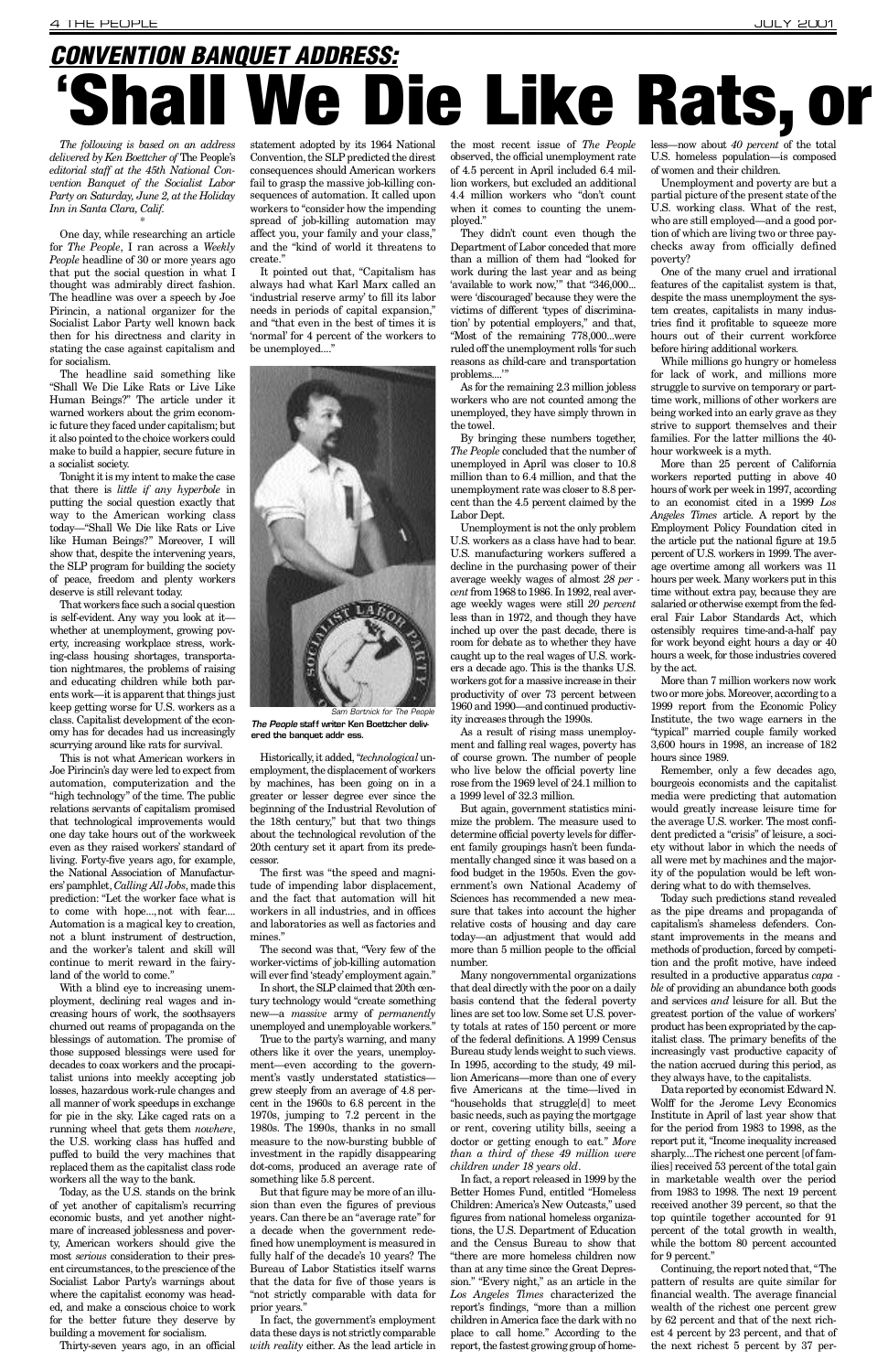# Live Like Human Beings?'

cent....Of the total growth in financial wealth between 1983 and 1998, 56 percent accrued to the top one percent and 89 percent to the top quintile, while the bottom 80 percent collectively accounted for only 11 percent."

In short, said Wolff, the report's author, "These results indicate rather dramatically that the growth in the economy during the period from 1983 to 1998 was concentrated in a surprisingly small part of the population—the top 20 percent and particularly the top one percent."

The trend bolstered already wide disparities in wealth ownership—disparities that reflect the class division between the owning and the working classes. "In 1998," the report noted, "the richest one percent of households held half of all outstanding stock, financial securities, and trust equity, two-thirds of business equity, and 36 percent of investment real estate. The top 10 percent of families as a group accounted for about 90 percent of stock shares, bonds, trusts and business equity, and about three-quarters of nonhome real estate. Moreover...the richest 10 percent of households accounted for 79 percent of the total value of these stocks, only slightly less than its 85 percent of directly owned stocks and mutual funds."

Leisure time has never been a problem for the idle capitalist class, which lives by owning the means of life and expropriating the lion's share of the value created by workers.

Leisure time for workers, however, is dropping fast. As the San Jose *Metro* described an estimate by economist Juliet Schor in 1992, "the average employed American works the equivalent of one more month each year than he or she did 20 years ago."

A cacophony of howls and shrieks arose from the capitalist media upon the 1992 publication of Schor's book, The *Overworked American: The Unexpected Decline of Leisure*. But further studies have corroborated that by even the most conservative estimates workers today have at least 66 fewer leisure hours per year—a little over eight working days per year—than they did 20 years ago.

There IS no doubt about why capitalists are scrambling to introduce new technology. The purpose is to improve the efficiency of labor exploitation—to get more out of fewer workers.

Workers are paying for decreased leisure time in a variety of ways. Capitalism has never given workers much opportunity for the full flowering of their abilities and talents. With decreasing leisure time, many workers find themselves increasingly drained of energy for self-development, for interacting with their spouses, children and friends, for enjoying life in general. Life under capitalism becomes more and more a plodding routine that drains them of their enthusiasm for living. The trend understandably contributes to rising health-care costs, divorce rates and suicide rates. Schor also noted the toll it takes on children. "The family system," she said, "is under tremendous stress, because parents don't have enough time to take care of their children. Children are suffering increasingly from a variety of problems: emotional problems, obesity, teen suicide, poor performance in school ...the growth of parental work time and the decline of contact time between parent and children has been very central in the growing problem of children." That is putting it mildly. Across America, millions of households have no parents in them when children come home from school. As even conservative author Sylvia Hewlitt noted on a McNeil-Lehrer *NewsHour*, "There are—just to give you one figure—7 million seven-year-olds in self-care after school in 1998." There is nothing really new about any of this. The pace of change brought on by technological advances may be accelerating and its social and economic effects growing more grim with the passage of every year, but they are also part of a continual process under capitalism.

"Whatever good there is in modern methods of production, whatever their potential for making the world a better place, for eliminating arduous toil, hunger and poverty, that potential is wiped out by a single, dominating fact. The one fact that overwhelms and nullifies the promise of all progress is private ownership of the means of production and distribution.

As *The People* noted on another occasion: "The implications are earth shaking, not only because of the potential for worsening human misery, but because the permanent displacement of human labor on such a scale goes to the root of the capitalist system itself and may well be taking us to the threshold of what Daniel De Leon anticipated and described as 'feudo-capitalism' or 'plutocratic feudalism.'"

thing short of the abolition of capitalism will suffice to change the circumstances of the working class. Politicians and reform movements of all stripes, from liberal to conservative, have tried over and over again in the last 50 years, have passed law after law ostensibly intended to help the workers, but nothing has thwarted the general trend a bit.

The drive to accumulate the gigantic piles of capital needed to develop, buy and install all this equipment lies behind the bulk of the social, economic and political phenomena of today. It lies behind the wave of mergers, buyouts and takeovers; behind a growing number of bankruptcies; behind the effort to dismantle the so-

called welfare state, tighten their education budget and channel capital back into capitalist hands by reducing the capitalist tax burden; behind the speedups, forced overtime and layoffs, which seem contradictory, but which in fact are logical and consistent with capitalist goals. It lies behind the certainty that modern computer technology, despite the promise it holds to lighten toil and abolish poverty, will do the very opposite as long as technology remains in private hands serving private purposes.

But it doesn't have to be that way. The SLP's revolutionary program of Socialist Industrial Unionism provides a way out for workers, a means to realize the potential that technology has to liberate humanity from the realm of necessity. Its relevance to the problem workers face cannot even be doubted.

Indeed, as *The People* has pointed out: "The whole purpose of the socialist movement...is to solve the grave social prob-

\* \* \* \* \*

" A capitalist future of profound social dislocation and human misery is an absolute certainty because of the economic laws on which capitalism is based laws which compel every capitalist concern to strive for the greatest possible profit at the lowest possible cost. That can only mean one thing. It can only mean that permanent joblessness is the only future that millions—perhaps the majority—of workers can look forward to as long as capitalism survives.

"To put it another way: Unless the working class becomes conscious of what a capitalist future holds the time may well come when it will be reduced to the beggar state of the proletariat of ancient Rome. The labor of the Roman proletariat was rendered useless by captive slaves; that of today's proletariat is being displaced by computerized machines."

The working class today faces not merely another in the ongoing string of capitalist economic crises in which markets are glutted with commodities that cannot be sold at a profit and masses of workers are laid off, then called back to work. There will be no turnaround to open new jobs or new opportunities for many. Most of those displaced will never find jobs of equal or better pay. What workers face today is a new stage in cap-



italist development from which there will be no recovery, with millions of workers useless to a capitalist class that controls access to the means of life.

As more and more workers become redundant in and useless to capitalist industry, the opportunities for the working class to take, hold and democratically operate the industries and services for the benefit of all will diminish. At present, however, the working class still runs the production lines, still delivers the services, still makes the economy run. As long as that holds true, the SLP's Socialist Industrial Union program remains not only relevant, but the only route open to prevent society from falling into a new Dark Age, a high-tech version of industrial feudalism. The SIU program is in still in complete harmony with the political, economic and social development of this nation. Its object forces the virtue of keeping even step with social and industrial development. Its object is the integral industrial organization of the useful workers *just as they are organized to carry on the production and distribution of socially necessary goods and services.* In other words, the industries and services themselves provide the mold of the Socialist Industrial Union. The more industry is concentrated and streamlined, the more perfect becomes the mold and, therefore, the more perfect will be the industrial union formed by that mold. Let a decade or more pass in which the majority of workers have become useless to capitalism, however, and there will be little from which to provide a mold—how long will the capitalist class keep "useless" workers around when machines perform the bulk of production?

While the program of Socialist Industrial Unionism contemplates making the fullest use of the traditional revolutionary and political rights of the American people to effect the change from capitalism to socialism in a civilized manner by submitting the question to a democratic decision at the polls, it at the same time arms the worker-majority with the economic power to defeat any attempt by capitalist reaction to subvert the American Constitution and impose a despotic political regime.

The Socialist Industrial Union itself supplies the indispensable basis of the socialist government that will supplant the obsolete political state that now serves as an "executive committee" for the capitalist class. A bona fide socialist government must be capable of coordinating and administering the complex economic activities of this country, and, consequently, must be composed of persons having the requisite training and experience.

Where are they to be found? In the ranks of those who actually operate the industries and social services. The various units and subdivisions of the Socialist Industrial Union become the natural constituencies from which workers may democratically elect their industrial administrators and supervisors—and through which they can compel responsibility in those to whom they entrust directive authority.

The SIU program calls upon the working class of the nation—those who have jobs and those who do not—to unite politically and economically for the twofold purpose of abolishing capitalism and its system of labor exploitation, and of establishing socialism. Socialism will put an end to the exploitation of wage labor and all it implies. All the means of life—the means of producing and distributing the goods and services needed to feed, house and clothe the nation—will be converted from private into social property to provide for the physical and intellectual needs of all.

The working class is a sleeping giant. At some stage in the mass displacement of workers by modern technology the fear that already touches millions of workers will mature into the realization that they must act in their own defense. The realization will grow that there is no solution to the problem within the capitalist system. Instinctively, workers know their worth and their power, but their understanding is limited by blinders. When those blinders are finally ripped away—we, the members and supporters of the Socialist Labor Party, must be there in sufficient numbers to provide the information workers need to build a new society that will serve their own interests and end class rule forever. We must be there because we are armed with the most important piece of socioeconomic knowledge available: the Socialist Industrial Union program. That's why it's so important that every reader of *The People* redouble their efforts to learn the SIU program, that every supporter *seriously* consider joining the party instead of staying on the sidelines in the most important battle of this century, and that every member renews their energy. Together, we can forge ahead to build up the circulation of *The People* and the membership of the party, to make the SLP message known to every worker in the country. We must shout in every corner of the land Joe Pirincin's question to workers: *Shall we die like rats or live like human b e i n g s ?*

There is NO reason to believe that any-

lems resulting from the march of technology monopolized by a numerically insignificant capitalist class so that the magnificent possibilities modern advances in technology hold out may benefit all of humanity....

SLP members and sympathizers at the convention banquet.

*Sam Bortnick for The People*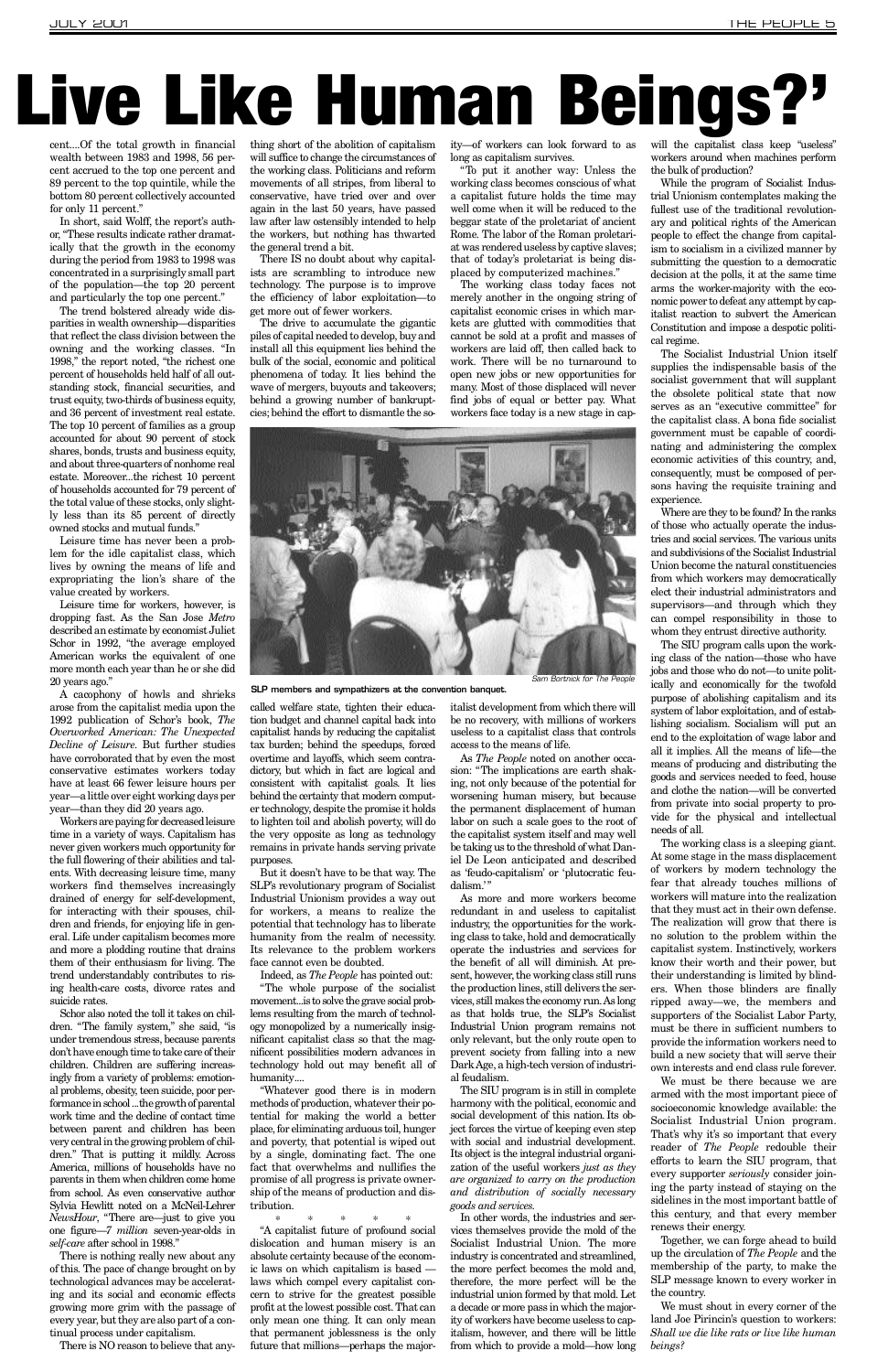|                                                                         | <u>. АРТ. —   </u> |
|-------------------------------------------------------------------------|--------------------|
|                                                                         | $CITY$ STATE ZIP   |
| Socialist Labor Party, P.O. Box 218, Mountain View, CA 94042-0218 07/01 |                    |
|                                                                         |                    |

*Please send me free information on socialism.*

## **NAME**

The convention elected committees on Organization, Headquarters and Finances, and Resolutions, to which the sections of the national secretary's report and several resolutions from delegates and other SLP members were referred for action. Thereafter, most of the delegates' time was devoted to their committee assignments and to submitting their reports for the convention as a whole to consider.

#### Acts of the Convention

At subsequent sessions the convention thanked members and sympathizers for their generous contributions to the party (including those delegates who were able to absorb their own travel expenses), endorsed the call for all party members to become regular contributors to the SLP Sustainer Fund and urged those already contributing to the fund to consider increasing their voluntary monthly donations.

The convention directed the National Executive Committee to "establish a standing committee of members with access to the Internet...to respond to questions about the SLP," thereby assisting the National Office, and it directed the NEC to convene an SLP writers conference to provide the National Office more assistance in producing *The People*.

booklet on "Why I Joined the SLP," and the party's prohibition against dual membership in the SLP and the IWW to the NEC for review.

Among its other decisions, the

convention ruled that Internet discussion list and chat room activities by SLP members should not take priority over traditional SLP activities, that local SLP Web sites should be treated as a form of local literature, that "Internet discussion groups, lists and forums fall under the category of local discussion meetings as defined in the Organizational Norms and Procedures and Guide for Discussion Groups," and it adopted a set of "interim guidelines for sections and members using the Internet to conduct party activities."

The convention also directed "that the NEC poll the membership...to find comrades with the necessary know-how to work on a voluntary basis with the National Office in the preparation of a CD-ROM containing a collection of De Leonist literature," and it referred resolutions on purchasing radio time for the SLP, publishing a

Several acts of the conventions are subject to approval by the membership, among them an amendment to the party's Constitution reducing the eligibility requirement for membership on the NEC from two years to 18 months, a resolution on the Israeli-Palestinian conflict, a National Platform and a Declaration of Fundamental Principles.

> ber-at-large, Fla., Sept. 1999 3. Russell Walker Sr., Section

> ber-at-large, Calif., Jan. 2, 2000 6. Katherine Kapitz, Section Akron, Jan. 12, 2000

Other decisions subject to the referendum are the election of seven members to the NEC for the 2001–2003 term of office and of a national secretary. The seven members elected to the NEC by the convention are Kenneth Boettcher, Bernard Bortnick, Christian Camacho, Bruce Cozzini, Carl C. Miller Jr., Stephen Raper and Diane Secor. Robert Bills was elected as national secretary.

> 7. Fred Busic, Section Akron, March 12, 2000 8. Nathan Karp, Section San Francisco Bay Area, April 22, 2000 9. John Reynolds, national member-at-large, Calif., July 28, 2000 10. Joseph Gingras, Section San Francisco Bay Area, Oct. 3, 2000 11. James Minal, Section Vancouver, B.C., Canada, Oct. 4, 2000 12. Margaret Rachek, Section Cleveland, Oct. 6, 2000 13. Peter Kapitz, Section Akron, Oct. 26, 2000 14. John Carlson, national member-at-large, Iowa, Nov. 22, 2000 15. Kenneth Kowalczyk, national member-at-large, N.J., notification received Dec. 21, 2000

16. Chester Louthan, national member-at-large, Ohio, Feb. 5, 2001.

#### National Convention Banquet

The 45th National Convention Banquet was held the evening of Saturday, June 2, also at the Holiday Inn in Santa Clara. Fifty SLP members and supporters attended. Due to a breakdown in communications, the hotel neglected to provide servers and what was supposed to be a banquet turned into a buffet. As it turned out, however, what had the earmarks of a minor disaster turned out to be a blessing in disguise. Everyone, from the youngest to the oldest including 93-year-old SLP member Louis Lipcon—cheerfully took their place in line. Only the national secretary seemed embarrassed by the snafu. Everyone else took it in stride and simply turned the buffet line into an added opportunity to mingle, talk and swap jokes. Many were overheard to say they were glad it turned out that way. Another surprise on which many were heard to comment was the quality of the meal, which was excellent. Following the meal, Bruce Cozzini of Section San Francisco Bay Area took over as master of ceremonies and introduced Ken Boettcher as the speaker of the evening. Boettcher delivered a carefully crafted talk on the state of the economy and the impact modern technology has had on the working class. How well his talk was received may be judged by the results of the

Finally, we also call upon all intelligent and social-minded citizens to place themselves squarely upon the ground of working-class interests, and join with us in this noble work of human emancipation so that we may put summary end to the existing barbarous class conflict. By placing the land and all the means of production, transportation and distribution into the hands of the useful producers as a collective body, and substituting the Socialist Industrial Cooperative Commonwealth for the present state of planless production, industrial and international wars, and social disorder, a commonwealth can be built in which every worker shall have the free exercise and full benefit of their faculties, multiplied by all the modern factors of civilization.

1, and on Sunday, July 29, at Houston Public Library, Franklin Meetings begin at 1:30 p.m. ed please call 713-721-9296, e-Refreshments served. For mail houstonslp@lycos.com or **Discussion Meetings—The** SLP group in Houston holds discussion meetings the last Saturday of the month at the Branch, 6440 W. Bellfort, southwest Houston. The time of the meetings varies. Those interestvisit the group's Web site at http://houstonslp.tripod.com.

# **45th National Convention**

collection that followed. When Cozzini had finished announcing contributions received through the mail and taking additional donations from the floor he was able to announce a total in excess of \$18,000.

The 45th National Convention and "Banquet" of the Socialist Labor Party were great successes. The only serious flaw with them was that more of the party's members and supporters from around the country could not attend.

**Discussion Meetings-Sec**tion Portland holds discussion meetings every second Saturday of the month. Meetings are usually held at the Central Library, but the exact time varies. For more information please call Sid at 503-226-2881 or visit our Web site at http://slp.pdx.home. mindspring.com. The general public is invited.

## IN MEMORIAM

*At a point in the proceedings of the 45th National Convention, SLP National Secretary Robert Bills called upon the delegates and visitors to stand in silent tribute as he read the names of SLP members who have died since the 44th National Convention in April 1999, as follows:* \*

Socialist Labor Party • P.O. Box 218 • Mountain View, CA 94042-0218 Please send a free copy of *Steps You Can Take* to: YOUR NAME.

1. Frank Musolff, national member-at-large, Calif., June 19, 1999 2. Lillian Beck, national mem-

Milwaukee, Aug. 27, 1999

4. Howard R. Sprunger, national member-at-large, Ind., Oct. 5, 1999 5. Mary Pirincin, national mem**NEW YORK LABOR NEWS** P.O. Box 218 Mtn. Vi e w, CA 94042-0218



#### *(Continued from page 1)*

# . . . Fundamental Principles

Against such a system the Socialist Labor Party raises the banner of revolt and demands the unconditional surrender of the capitalist class. In this supreme crisis no reform measures will stead, and history teaches that where a social revolution is pending and, for whatever reason, is not accomplished, reaction—dictatorship—is the alternative.

Having outlived its social usefulness, capitalism must give way to a new social order—a social order wherein government shall rest on industry, on the basis of useful occupations, instead of resting on territorial—political—representation. This new social system can only be the Socialist Industrial Union form of government if the needs of the vast majority are to be served, and if progress is to be the law of the future as it has been in the past. Upon the despoiled workers rests the duty of effecting this revolutionary change in a peaceful, civilized manner, using the ballot and all that thereby hangs in order to effect the change.

We, therefore, call upon the wage workers of America to organize under the banner of the Socialist Labor Party into a classconscious body, aware of its rights and determined to conquer them.

We further call upon the wage workers of America to organize into integral Socialist Industrial Unions to enforce their ballot, and to fulfill the needs and purposes of the Socialist Industrial Union government. Industrial unionism is the Socialist Republic *in the making*; that goal reached, the industrial union is the Socialist Republic in operation.

**Activities notices must be received by the Friday preceding the third Wednesday of the month.**

#### **CALIFORNIA Oakland**

**Discussion Meeting-Section** San Francisco Bay Area will be holding discussion meetings soon—watch this column for details.

#### OHIO **Independence**

**Discussion Meetings-Sec**tion Cleveland will hold discussion meetings on Sunday, July the Days Inn, 5555 Brecksville Rd., just south of Rt. 17 and Granger Rd., Independence. more information please call 440-237-7933.

activities **O R E G O N**

#### **Portland**

### **T E X A S**

### **Houston**

### Steps You Can Take...

You can help provide for the long-term financial security of *The People* by including a properly worded provision in your Will or by making some other financial arrangement through your bank. Write to the Socialist Labor Party, publisher of *The People*, for a free copy of the booklet, *Steps You Can Take*. Use this coupon.

| <b>ADDRESS</b> | ΛD               |
|----------------|------------------|
|                | /IP<br>5 I A I F |



| SECURITY<br> SUNI-)                                                                                                                                                                 |
|-------------------------------------------------------------------------------------------------------------------------------------------------------------------------------------|
| Yes! I want to help support The People. Enclosed please<br>find my contribution of \$                                                                                               |
| <b>NAME</b>                                                                                                                                                                         |
| <b>ADDRESS</b><br>APT.                                                                                                                                                              |
| <b>CITY</b><br><b>STATE ZIP</b>                                                                                                                                                     |
| [ ] Please send a receipt.(Contributions are not tax deductible.Please do<br>not mail cash. Make your check/money order payable to The People.<br>Send to: The People, P.O. Box 218 |
| Mountain View, CA 94042-0218                                                                                                                                                        |

#### *(Continued from page 3)*



Traces the socialist approach to a problem capitalism has never been able to solve.

### 61 pp. \$1.25 Postpaid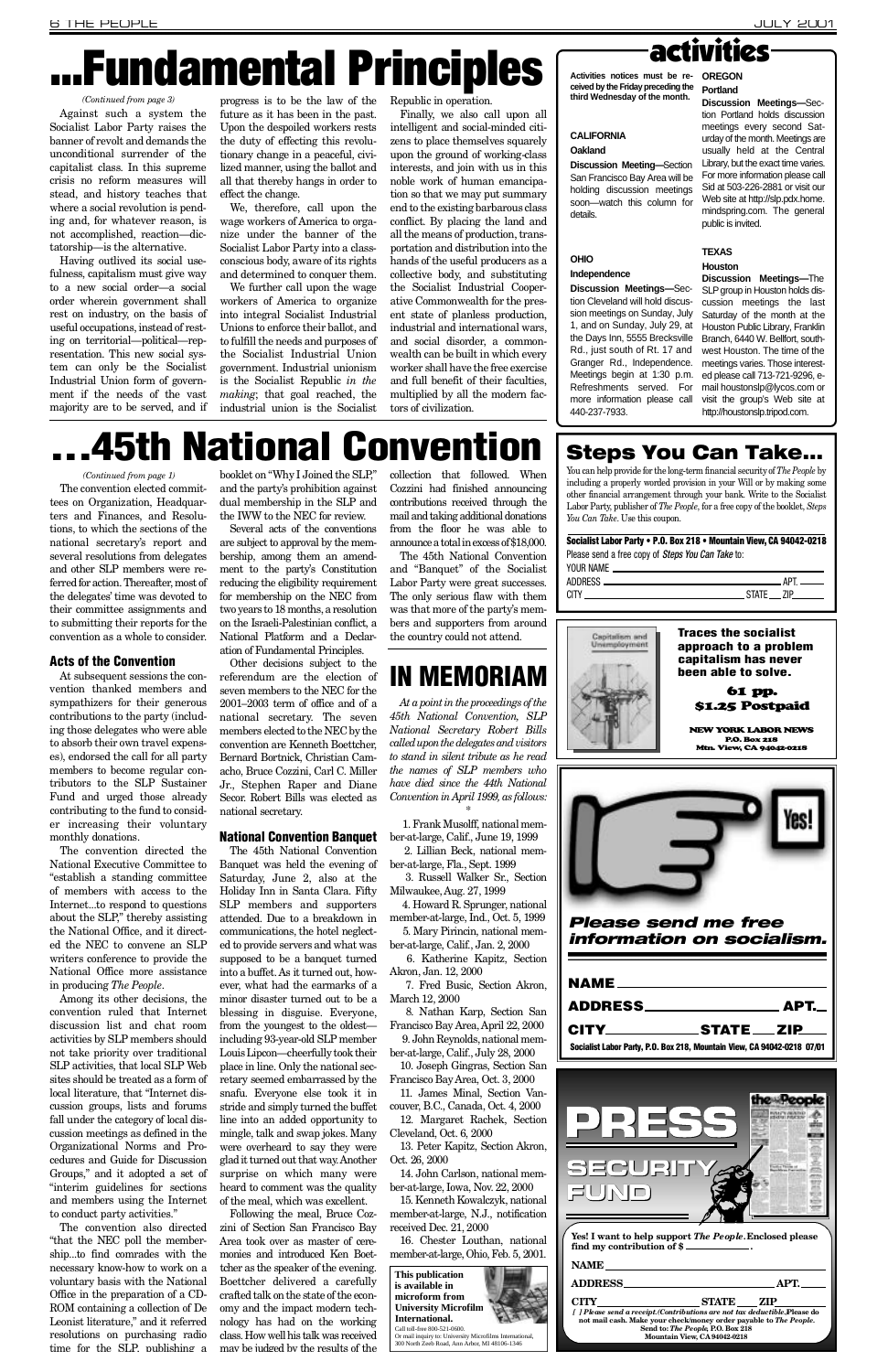*In his report to the 45th National Convention, National Secretary Robert Bills included the following*  $summary of SLP Web site activities$ *in 2000–2001:*

\* Adding new features and titles is an important inducement to encourage visits and return visits to the site. Among the additions made last year were:

*The Burning Question of Trades Unionism* (Daniel De Leon); *Early Efforts at Socialist Unity* (Nathan Karp); *Free Trade* (Karl Marx); *Plain Words to Boston Workingmen, Jew and Gentile* (De Leon)*; Reform or Revolution* (De Leon); The *S T & L A vs. the "Pure and Simple" Trade Union* (De Leon-Harriman Debate); *The Constant Revolution* (Robert Bills); *Wage-Labor and* *Capital* (Marx) and *What Means This Strike?* (De Leon).

Another addition made last year was the SLP's Resolution on Puerto Rico.

This year's additions include *Crises in European History* (Gustav Bang), a collection of De Leon editorials under the heading of *Workers*, *Wages and Wall Street*, and the article "The Socialist Program: What It Is and How It Developed."

Two new sections on SLP history and joining the SLP were added this year. The former features the articles, "Socialism in the U.S.: From Utopia to Science" and "How the SLP Emerged as a Marxist Political Party." The history section also contains the SLP's National Platforms from 1887, 1904, 1908 and 1912, the proceedings of the Sixth (1887) National Convention and two National Convention resolutions from the 1970s, "The Energy Crisis" and "The Middle East Crisis." The other new section—"Join the SLP"—features the article "Why YOU Should Join the SLP," the Party's Constitution, its Declaration of Fundamental Principles, Organizational Norms and Procedures, Intervention and Union Work: an SLP Handbook, To the Prospective Member of the Socialist Labor Party and the SLP Membership Application form. Seventy-four editorials by Daniel De Leon have been posted on the Web site, which includes the 10 contained in *Workers, Wages and Wall Street* and 10 in *De Leon on "Labor Parties."*

Daniel Deneff \$278; Henry Coretz \$263; Carl C. Miller Jr. \$250; \$200 each Walter Vojnov, Joseph C. Toth, Roy K. Nelson "In memory of Ralph Erlandson," Chris Dobreff, Gerald Lucas, Bruce Cozzini; Harvey Fuller \$150; Jim Plant \$132.90; Edward T. Jasiewicz \$115.20.

\$50 each Marie Grove, Harriet Dolphin, Anthony Econom, Steve Druk, Walter & Millicent Leibfritz, Margaret & Frank Roemhild, D.M. Giachino, Tony Marsella, Nick York "In memory of Nathan Karp," Dr. L. Miles Raisig, Mildred & Richard Woodward, Lois Kubit, Al & Ada Bikar, Joseph B. McCabe, Thomas Puszykowski, Joe Groelke, Sid Fink, Tony Ruiz, Gabrielle and Sam Dolphin, Steve Littleton, Phil Moskoff "In memory of Dr. Sterioff," Guy R. Marsh; Roy K. Nelson \$45; Roger Caron \$40; miscellaneous \$37; \$35 each Louis J. Marovitch, William H. Nace; John-Paul Catusco \$32; \$30 each Horace Twiford, Nicholas York.

> All told, the SLP Web site now features 10 distinct sections that include about 125 PDF and HTML versions of SLP documents, 18 PDF issues of *The People*, links to several other Web sites, 33 SLP mailing addresses, telephone and fax numbers in three countries, 13 e-mail addresses in the United States and connections to three SLP local Web sites maintained by Sections New York City, Portland, Ore., and the SLP Group of Houston, Tex. PDF versions of De Leon's *As to Politics* and *Two Pages From Roman History*will soon be added to the site, as will an updated version of the SLP pamphlet *Socialism*: *Questions Most Frequently Asked and Their Answers*. De Leon's translation of Marx's *Eighteenth Brumaire of Louis Bonaparte* is also in the works, and several more of De Leon's own works (such as *Flashlights of the Amsterdam Congress*) are in preparation. Comrade Boettcher is working on a complete makeover of the site that will make it more attractive, easier to navigate and allow for some additional sections.

*The National Headquarters staff of the SLP wishes to thank all those who contributed to the 45th National Convention Banquet Fund. Their generosity is what has made it possible for us to con tinue* The People *and to attend to all the other things necessary to operate the SLP's national offices. Without their support* The People *would cease and the party's head quarters would soon shut down.* \*

> \$10 each Robert M. Garavel, Frank Rudolph, A. Arico, Milton A. Poulos, Joseph W. Wood, Harry Gibson, Kazmierczak, John H. Buchtinec, Phillip Colligan, Morton J. Disckind, Richard Mack, D.H. Knight, Leonard Kitts, Harold Madsen, Steve Kellerman, Robert M. Garavel, John M. Lambase, Guy & Anna Anderson, Charles Gerhard, Edmund J. Light, Rick Seger, Frank Keeley, Juliette Banks Jackson "In memory of Faye Banks," Jill Campbell, Lawrance Phillips, Vernon Dolphin, Richard Wilson; Gerald Bemrick \$8; Robert & Mandarsita Brothers \$6; \$5 each James J. Harkin, Ralph Rieder, Jack Lally, Frank Rudolph, Craig Maggio, Harry C. Segerest, Diane Secor; Mathew Rinaldi \$3.95; \$2 each R.C. Moody, Anonymous.

Total: \$18,832.45 (as of June 15) Section San Francisco Bay Area "In memory of Joseph Gingras," (\$1,500), includes the following contributions: Dale Birum \$500; Steve Littleton \$100; \$50 each Lois Reynolds, Genevieve Gunderson, Louis Lipcon; \$25 each Myron Radov, Robert & Donna Bills; \$20 each Gretchen Storer, Jennie Seekford, Denise Jacobsen, Bill Kelley; \$10 each Frank & Mary Prince, Anne Karp, Jill Campbell; Diane Secor \$5.

#### USA **NATIONAL HEADQUARTERS**

NATIONAL OFFICE, SLP, PO Box 218, Mtn. View, CA 94042-0218; (408) 280-7266; fax (408)280- 6964; e-mail: socialists@slp.org; Web site: www.slp.org.

ATHENS, TENN. E-mail: iluvhumanity@ yahoo.com.

SLP, P.O. Box 642, Skokie, IL 60076-0642.

Robert Burns, 9626 York Rd., N. Royalton, OH 44133. Call (440) 237- 7933. E-mail: *i.oneil@* worldnet.att.net.

> Marie & Ray Simmons \$2,500; Joan Davis \$900; Joseph L. Bregni \$750; Robert P. Burns \$720; \$500 each Marty Radov "In honor of the National Office staff," Glenn Schelin, Jim & Mary Buha, E.A. Irving; Section Cook County, Ill., \$428.34; John Walbridge "In memory of William Walbridge, Section Wayne County" \$350; Michael Preston \$325; \$300 each Jack Radov, Lois Reynolds, Angeline Kleist, Anonymous, Bernard & Rachel Bortnick, Karl Heck.

TEX. Call (512) 991-0287.

DALLAS Call Bernie at (972) 458- 2253.

#### DULUTH For information, call Rudy Gustafson at (218) 728-  $3110.$

### Call (781) 444-3576. **HOUSTON**

LONG ISLAND, N.Y. Long Island SLP@aol

#### Call (305) 892-2424. E-SACRAMENTO, **CALIF.**

SLP, P.O. Box 221663 Sacramento, CA 95822 8663.

**MINNEAPOLIS** Karl Heck, 5414 Williams Ave., White Bear Lake, MN 55110-2367. Calll (651) 429-7279. E-mail:

**MIAM** 

south.net.

**MIDDLETOWN, CONN.** 

SLP, 3 Jodry St., Quaker Hill, CT 06375. Call (203) 447-9897.

\$100 each Ben Kraft, Mildred

com/hunterslp/index. html. OCEANSIDE, CALIF. Call (760) 721-8124.

**PHILADELPHIA** SLP, P.O. Box 28732, Philadelphia, PA 19151. Call (215) 234-4724. E-

### **PITTSBURGH** Call (412) 751-2613.

mail: slpphilly@aol.com

Killman, Irene Schelin, S.J. Banilower, Manuel Vurnakes, Robert K. Hofem, Gloria Grove Olman, Reynold Elkins, Nathan Goldberg, Section Wayne County, Mich., Gretchen Storer, Steve Banks "In memory of Faye Banks," Harry Banks "In memory of Faye Banks," Richard H. Cassin, Louis Fisher; Anonymous \$84; Clifton Field \$75; George E. Gray \$62; \$60 each Joseph T. Longo, Jennie Seekford, Archie Sim; Lit S. Han \$58; Arnold Stenborg \$50.74.

HunterSLP@aol.com Call (503) 226-2881. Web: http://slp.pdx. home.mindspring.com E-mail: slp.pdx @mindspring.com.

#### SAN FRANCISCO **BAY AREA**

FLA. Call (727) 321-0999.

#### SOUTH BEND, IND. Jerry Maher, 52105 Friars Ct., Apt. A, South Bend, IN 46637- 4365; (219) 722-6828.

S.W. VIRGINIA Thad Harris, P.O. Box 1068, St. Paul, VA 24283-0997. Call (540) 328-5531. Fax (540) 328-4059.

### **AUSTRALIA**

SLP, 1550 Laperriere Ave., Ottawa, Ont., K1Z 7T2. Call Doug Irving at (613) 728-5877 (hdqtrs.); (613) 226-6682 (home); or (613) 725-1949 (fax).

### **VANCOUVER**

SLP, Suite 141, 6200 McKay Ave., Box 824, Burnaby, BC, V5H 4M9.

#### PORTLAND, ORE. SLP, P.O. Box 4951, Portland, OR 97208.

**UKRAINE** Sergiy Skubenko, 47, 14 V. Vasylevskoyi Str., 04116 Kiev, Ukraine SS. E-mail: escort 71@hotmail.com.

# directory  $\longrightarrow$  SLP Sustainer Fund

*ADDRESS APT.*  $C$ *ITY/STATE/ZIP* 

Prepaid orders only. Send check or money order payable to: *The Pe o p l e , P. O. Box 218, Mountain View, CA 94042-0218*

## **Protest**

#### Free SLP pamphlet offer with one**year subscription to The People.**

See Section New York City's Web site for further information:<br>http://hometown.aol.com/hunterslp/<br>index.html

\$25 each Emily H. Bershad, Robert Varone, Anonymous, Joseph J. Frank, Mr. & Mrs. Harry Louik, Darlene Murnin, Matt Casick, Harley G. Selkregg, Paul L. Wolf, Lila Holmdahl, Sidney Blanchard, Blake Bearden, Madeline Miller, Rudolph P. Sulenta, David J. Tierney, Jim Lehner, Barbara Graymont, Francis L. Playford, Manuel Luevano, Karl M. Zwicker, Leon Nasteff, Sophia Carevich, William E. Tucker, Tillie Wizek, Lloyd A. Wright, John G. Wood, F. Paul Kelly, F. Cruikshank, Dave Stickler, Genevieve Gunderson, Jacqueline Carey; Marshall G. Soura \$24; David & Anna Mohle \$23; Daniel G. Kuharevicz \$21.12.

\$20 each Elliot Rohde, John S. Gale, Ed G. Boehner, Forrest Newman, Emil & Jackie Bauman, Donald L. Sccott, Orville K. Rutschman, Jan Reiner, Dionisio Villarreal, Steve Kovach, Robert Ormsby, Frank & Betsy Kennedy, William Simon, Emilia Grombala, Frank W. Bell, Harold Brack, Maria Mazancova, Allegra Boettcher, Bob & Donna Bills "In memory of Nathan Karp," Rudy Posch, Chris Camacho, Denise Jacobsen, Ron Ingalsbe & Rosemarie Romano, Mary, Frank & Leon Prince.

David Melamed "In memory of Nathan Karp" \$16; \$15 each Miz Ibars, Robert A. Nash, Roberta Diamond, Darlene Clements; \$12 each E.J. Pacharis, Frank Michael Richards; Harry Buskirk \$13.20; Earl L. Shimp \$13.

mail: redflag@bell-

SLP, 506 Hunting Hill

#### ALBANY, N.Y.

SLP, P.O. Box 105, Sloansville, NY 12160- 0105.

#### CHICAGO

#### CLEVELAND

### CORPUS CHRISTI,

DENVER Call (303) 426-5108.

EASTERN MASS.

Call (713) 721-9296. Web site: http://houstonslp.tripod.com. Email:houstonSLP@ lycos.com.

#### HUNTER COLLEGE, N Y C

com.

#### Ave., Middletown, CT 06457. Call (860) 347- 4003.

### k57heck@aol.com.

**MILWAUKEE** SLP, 1563 W. Rogers St., Milwaukee, WI 53204-3721. Call (414) 672-2185. E-mail: milwaukeeslp @ webty.net.

#### NEW LONDON, CONN.

#### NEW YORK CITY Call (516) 829-5325. Email: nycslp@aol.com. Web: http://hometown.aol.

### PALMDALE, CALIF. E-mail: med@ptw.com

PONTIAC, MICH. Call (810) 731-6756.

SLP, P.O. Box 70034, Sunnyvale, CA 94086- 0034. (408) 280-7458. E-mail: slpsfba@netscape.net.

SEABROOK, N.H. Call (603) 770-4695.

ST. PETERSBURG,

Brian Blanchard, 58 Forest Rd., Trevallyn, Launceston, Tasmania 7250, Australia. Call or fax 0363-341952.

#### **CANADA NATIONAL HEADQUARTERS**

By e-mail: NYCSLP@aol.com; By phone: 516-829-5325

gram to the working class. We need you in this fight, so if you live in New York City contact us: *(Continued from page 2)*

The day will come when the working class is asked the same old question, "Do you want a living wage?" and they will respond with a vigor and a purpose, "No! We want to abolish the wages system!" That will be a great day for the working class and we can all help to speed it along.

### *Yes! Send a bundle of The People:*

❑ *5 copies for 12 issues — \$4.80* ❑ *10 copies for 12 issues — \$9.60*

❑ *15 copies for 12 issues — \$14 . 4 0*

#### *NAME*.

**Distribute The Paper That's In a Class by Itself.**

## **The Working Class.**



## **Distribute The People.**

## on the Web

#### **To New York State Residents**